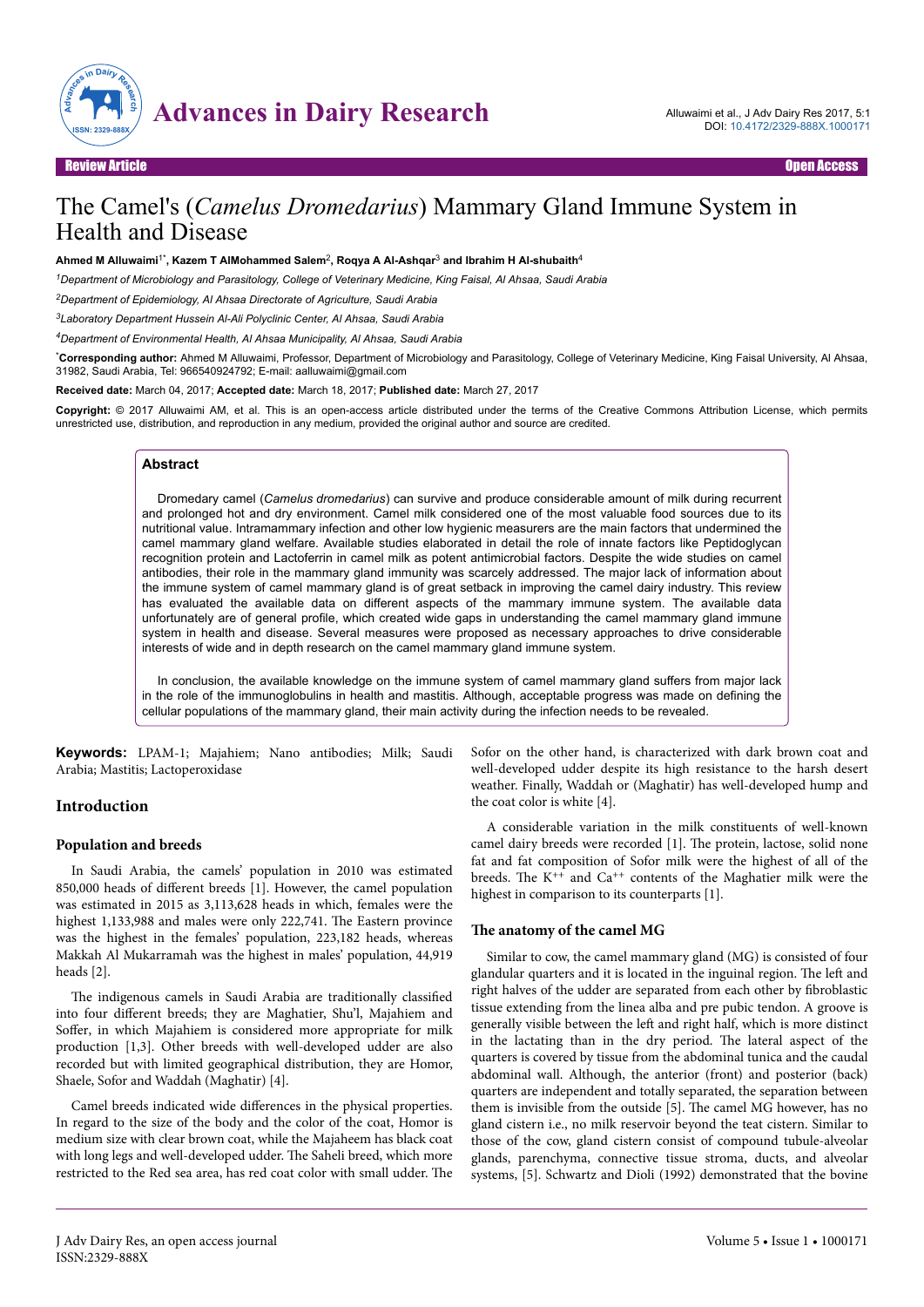# Page 2 of 6

teats possess only one duct cistern whereas, the teat of the camel possess 2-3 cisterns. Each teat cistern is spindle shape, tapers distally, and possess streak canal. Нe streak canals are short and small so that ordinary cannula used in the udder of the cow is too large for the camels [6].

# The economical and nutritional value of camel milk

Dromedary camel (Camelus dromedarius) can survive and produce considerable amount of milk during recurrent and prolonged hot and dry environment [7]. Camel milk and meat are considered important source of proteins for wide range of population [8]. It was estimated that world camel milk market worth 10 billion dollars [8].

Thus, camel milk is considered one of the most valuable food sources due to its nutritional value [9,10]. Нe daily milk production by the indigenous breeds range from 6-8 liter/head. The total annual production was estimated 2500-4900 liter [11] with the lactation period of 8 to 18 months [9]. Нe Saudi Arabia considered one of the largest camel milk consumers in the World. It was estimated that the annual consumption of the inhabitant in Saudi Arabia reaches 33 liter/hab [12].

In general, camel milk constituent is similar to that of cow milk [10]. The camel milk contains 81.4-87% water, 10.4% dry matter, 1.2-6.4% milk fat, 2.15-4.90% protein, 1.63-2.76% casein, 0.65-0.80% whey proteins, 2.90-5.80% lactose and 0.60-0.90% ashes. Several factors affect the camel milk constituents mainly are, breed, parity, stage of lactation and production system [1]. Нe amino acids constituent of the camel milk is similar to cow milk. Glutamic acid is the major amino acid of camel milk, whereas lysine represents the lowest amino acid. Нe camel milk proteins could be considered as a satisfactory nutritional source for human [10]. Нe constituent of the major salts of camel milk, Ca, P, Na and K are similar to the cow milk [10]. The major vitamins of the camel milk are niacin and vitamin C. The vitamin B1, B2 and folic acid are of low concentration in the camel milk [10].

The study of milk contents of the three camel breeds in Saudi Arabia, Majaheim, Wadah and Hamra indicated significant differences [13]. The Majaheim milk content indicated the highest level in protein, fat and total solid constituent. Wadah milk content however, was the lowest in the milk content values. Нe milk pH value of the three breeds registered no significant differences [13].

# **Mastitis of camel MG**

Mastitis is worldwide disease of dairy animals that result in heavy economic losses in milk production [14]. Нe average prevalence of the camel mastitis in selected pastoral areas in Eastern Ethiopia was estimated 76% [15]. In Saudi Arabia, the incidence of camel subclinical mastitis was estimated 15.8%-54.6% based on breed, parity and stage of lactation. Нe higher incidence was related to the fourth parity and it was significantly higher in the early stage of lactation and Shu'l was the most susceptible breed [3].

Streptococcus agalactiae, other Streptococcus spp., Staphylococcus aureus (S. aureus), coagulase-negative staphylococci, and Escherichia  $\text{coli}$  (*E. coli*) were recorded as the major etiological agents of mastitis in camel [15,16].

# **The medicinal value of camel milk**

In addition to its nutritional value, believe is exist that camel milk has the therapeutic potential for several diseases. For instance, in India, camel milk was used for the treatment of jaundice, tuberculosis, asthma, and anemia and as laxative [17]. However, an extensive search in three websites, MEDLINE (1946 to March 2016), EMBASE (1974 to March 2016), and Google Scholar did not reveal solid evidence that camel milk has substantial therapeutic potential [18]. Нis search results revealed that camel milk treatment of diabetes, autism, cancer, heavy metal toxicity colitis, alcohol-induced toxicity and various infections in animal models and human failed to reveal decisive results [18].

# **Innate Immunity**

# The anti-microbial secretions in camel milk

Camel milk is rich with several proteins that are well known of their innate immunity activities, [19]. Нe most important of these proteins are:

# **Peptidoglycan recognition protein (PGRP)**

The PGRP is pattern recognition receptor (PRR) that plays important role in preventing the adhesion and bacterial multiplication through the attachment to the lipopolysaccharides (LPS) and lipoteichoic acid (LTA) of Gram-negative and the Gram-positive bacteria, respectively [20]. Нe PGRP is an important bacterial inhibitory protein that present in high concentration in camel milk and has the MW of 19.11 KD and its cDNA full sequence is 700 bp. The PGRP concentration in camel milk is 370 mg/L and its expression was seen constant during the lactation period [10,19]. Нe antiinflammatory activity of the camel PGRP was demonstrated in mice model intoxicated with LPS or LTA by inhibition of the proinflammator\ cytokines, tumor necrosis factor-α (TNF-α) and interlukin-6 (IL-6) and the dramatic reduction in the mortality rate [20].

#### **Lactoferrin**

The Lactoferrin also called lactotransferrin is a preservative agent in food, drug and cosmetic. Lactoferrin is major protein, that transfer or store iron in bodily secretions like milk and in the phagocytic cells like neutrophils [10]. Lactoferrin is glycoprotein with MW of 75.3-79.5 KDa. The Lactoferrin cDNA is made of 2336 bp and the total amino acids of the Lactoferrin mature protein are of 689 amino acids [10,21]. The Lactoferrin concentration in camel milk is the highest among the ruminant. In the camel milk, Lactoferrin level drops markedly after few weeks' postparturition [10].

The antibacterial and antiviral activities of the Lactoferrin were widely recoded [21-23]. Lactoferrin exerts its effect by depriving pathogen utilization of iron by depletion. Нe camel milk Lactoferrin was shown to inhibit the E. coli and Salmonella typhimurium [21]. The antiviral activities of the Lactoferrin were shown to be effective in blocking the viral attachment to the mucosal surfaces and inhibition of the viral multiplication [24]. Нe Lactoferrin of the camel milk was shown to have inhibitory effect on the hepatitis C virus entry to the human cells and its multiplication [25].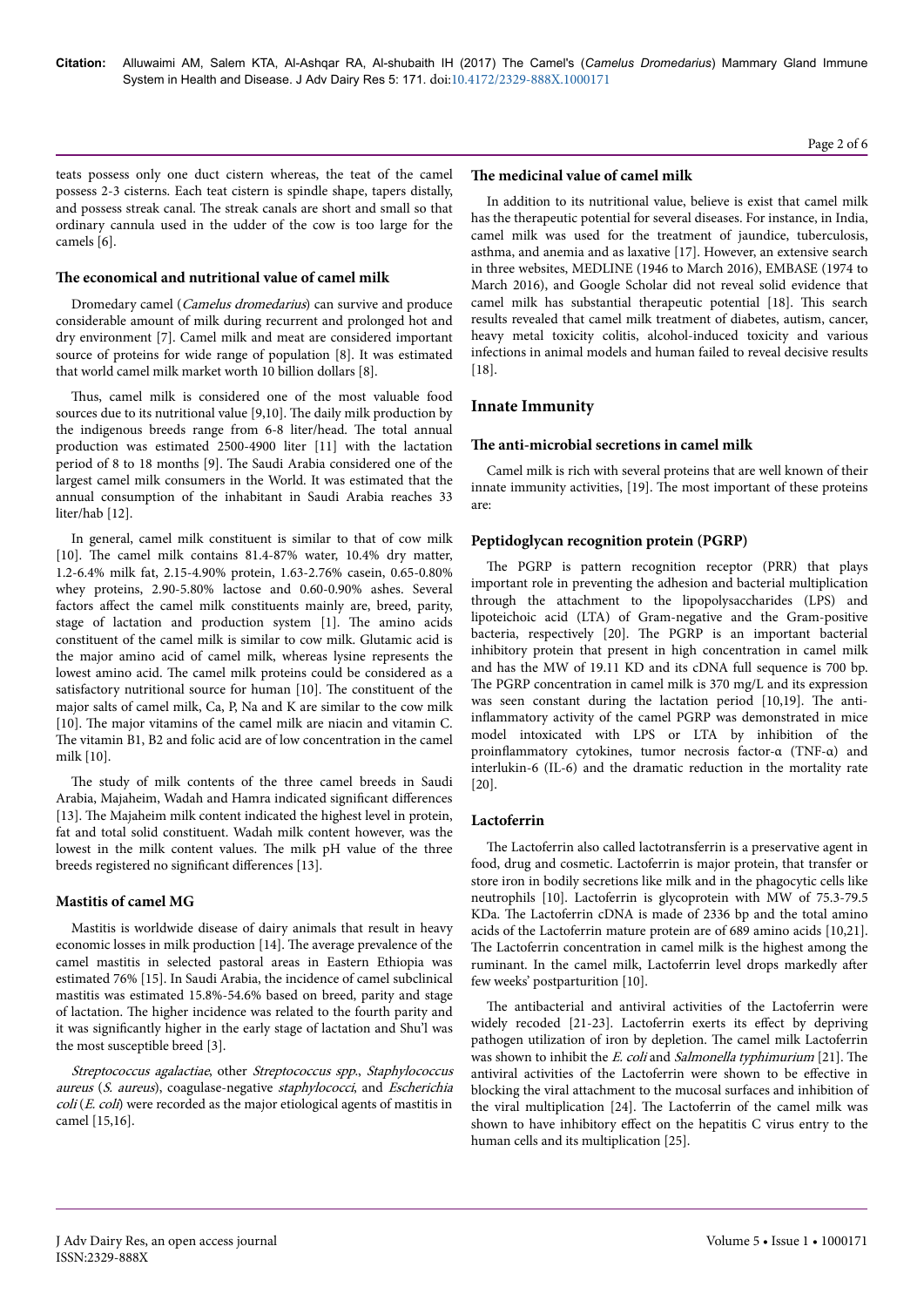**Citation:** Alluwaimi AM, Salem KTA, Al-Ashqar RA, Al-shubaith IH (2017) The Camel's (*Camelus Dromedarius*) Mammary Gland Immune System in Health and Disease. J Adv Dairy Res 5: 171. doi:10.4172/2329-888X.1000171

#### **Lactoperoxidase**

It is important antibacterial protein that protects the udder from the bacterial infection. Нe main antibacterial activities are against the Gram-negative bacteria mainly the lactic acid bacteria. Нe protein is found in tears, milk and saliva. It has high level in milk during all the stages of the lactation period [10,21]. Нe protein MW is 78 KDa and its cDNA is made of 2636 bp. Нe protein is highly similar to the Lactoperoxidase of the human and cattle. Нe Lactoperoxidase antibacterial activity is conducted through the  $H_2O_2$  to catalyze the oxidation of thiocyanate. Thiocyanate is the substrate of the Lactoperoxidase in milk in which its oxidation has lethal effect on the structure of the Gram-negative bacterial cell was. Нe structural damage of the bacterial cell wall will result in diffusion of the electrolytes, the amino acids and the polypeptides outside bacteria [10,26].

#### **Lysozyme**

The enzyme found in milk, tears, nasal secretions and urine. The lysozyme MW is from 14.4-15 KDa and its secretion level in camel milk recorded the highest among the ruminant. Нe enzyme attacks the peptidoglycan of the bacterial cell wall moiety by disrupting the glycosidic bonds [21].

#### **Lactophorin**

Lactophorin (proteose peptone component-3) is a member of the glycosylation-dependent cell adhesion molecule-1 (GlyCAM-1) [19]. Lactophorin level in camel milk appears after 48 hours after the lactation begins. Нe protein was shown to have important role in preventing mastitis in camel MG and play a role in interfering with the establishment of pathogens in the gastrointestinal and respiratory tract of the young animals [19].

#### The phagocytes of camel MG

The microscopic and the pathophysiological details of the camel milk cells were not fully exploited. One of the earliest studies on the cellular population of camel milk in lactation and dry period indicated that the macrophages are the predominant cells with few neutrophils and lymphocytes. Нe macrophages were irregular in shape with diameter 8.8-11 μm. Нe neutrophils size however was 8.3-10.2 μm and characterized with lobulated nucleus [4].

The camel blood neutrophils ultra and macromolecular structures were studied in details [27]. Using light and transmission electron microscopy, the study revealed novel structure of camel neutrophils. The ultrastructure study indicated that the cell surface has ruffle appearance due to many pseudopods, while the center of the cytoplasm is dense with variable size and forms of granules. Нe camel neutrophils cytoskeletal machinery is equipped with different organelles like mitochondria, cytoplasmic reticulum and Golgi apparatus. Нe neutrophils cytoskeletal contents are arranged in such a way that they facilitate the robotic organelle movement, phagocytosis and microbicidal effect. The efficient microbicidal activity of the camel neutrophil is a result of the novel structure of the high euchromatic and multi-lobulated feature of nucleus [27].

Study on the camel CD markers and the adhesion molecules of the camel MG and milk cells in healthy animals revealed a very few details either due to lack of the specific anti-camel CD markers antibodies or their low expression [28,29]. However, study on camel cells from MG

with mastitis reveled the significant expression of the chemokine receptor CXCR2 and the adhesion molecules CD11a/CD18 and CD62L [30].

CXCR2 is an important chemokine receptor for CXCL8 (interlukin-8). It also mediates the interaction of the chemokines CXCL2, CXCL3 and CXCL5. Нese chemokines are mainly responsible for attracting and recruiting neutrophils [31]. Нe CXCR2 level elevates as a response to the pathogen associated molecular patterns (PAMPs) of different bacteria.

The CD11a/CD18 is usually expressed on T and B-lymphocytes, macrophages, NK cells, and granulocytes [32]. Нe CD11a/CD18 is a major integrin expressed in response to the pathogens associated molecular patterns (PAMPs) like S. aureus or E. coli [32].

CD62L is an important selectin that mediates the naive lymphocytes to the peripheral lymph nodes and other mucosal associated lymphoid tissue. Нe marker is also expressed on mucosal lymphoid sites and spleen. Нe CD62L expression on the milk neutrophils in cattle MG was detected before parturition, but their level of expression decreased markedly few hours after parturition [33].

The CD62L expression was detected using flow cytometry study on the milk cells of camel with Gram (+) or Gram (-) mastitis. Нe findings indicated distinct differences in the expression level of CD62L between Gram  $(+)$  and Gram  $(-)$ , which might reflect the differences in the nature of the immune responses through the amount and type of the recruited lymphocytes [30].

Unfortunately, there are few or scarce understanding of the biological activities of the camel milk phagocytes in health and disease. However, few available data indicated that the CD markers and the adhesion molecules of camel cells have certain role in recruiting and activating the MG cells during the infection [30].

#### **The Complement System**

The camel complement system lacks enormous details about the structure of the components and the role of the system in the innate and acquired immunity. Nevertheless, the main factors influencing complement classical and alternative pathways activity were addressed [34,35]. Нe classical and alternate complement systems showed their significant effect in young ages (1-5 years old) in comparison to the old ages (10-15 years old). Нe classical but not the alternate system showed significant higher activities in adult male than female [34,35]. Unfortunately, there are no recent studies on the complement system. Hence, this major lack of knowledge has great impact on understanding the camel immune system.

The complement of the cow MG was detected in low concentration [36]. The alternate but not classical pathway was seen active in the MG due to lack of C1q. Нe complement 5a (C5a) is involved in aggravation of the inflammatory responses. C5a has significant influence on efficient phagocytosis like attraction of neutrophils but the role of the complement in initiation of inflammation is not definite [36].

# **The Cytokines**

The camel (Camel bactrianus) cDNA of the Th1 cytokines (interlukin-2 (IL-2) interlukin-12 p35 (IL-12 p35), interferon-γ (IFNγ) and the Н2 cytokines (interleukin-4 (IL-4), interleukin-10 (IL-10), interlukin-13 (IL-13) were cloned and analyzed [37]. Нe nucleotide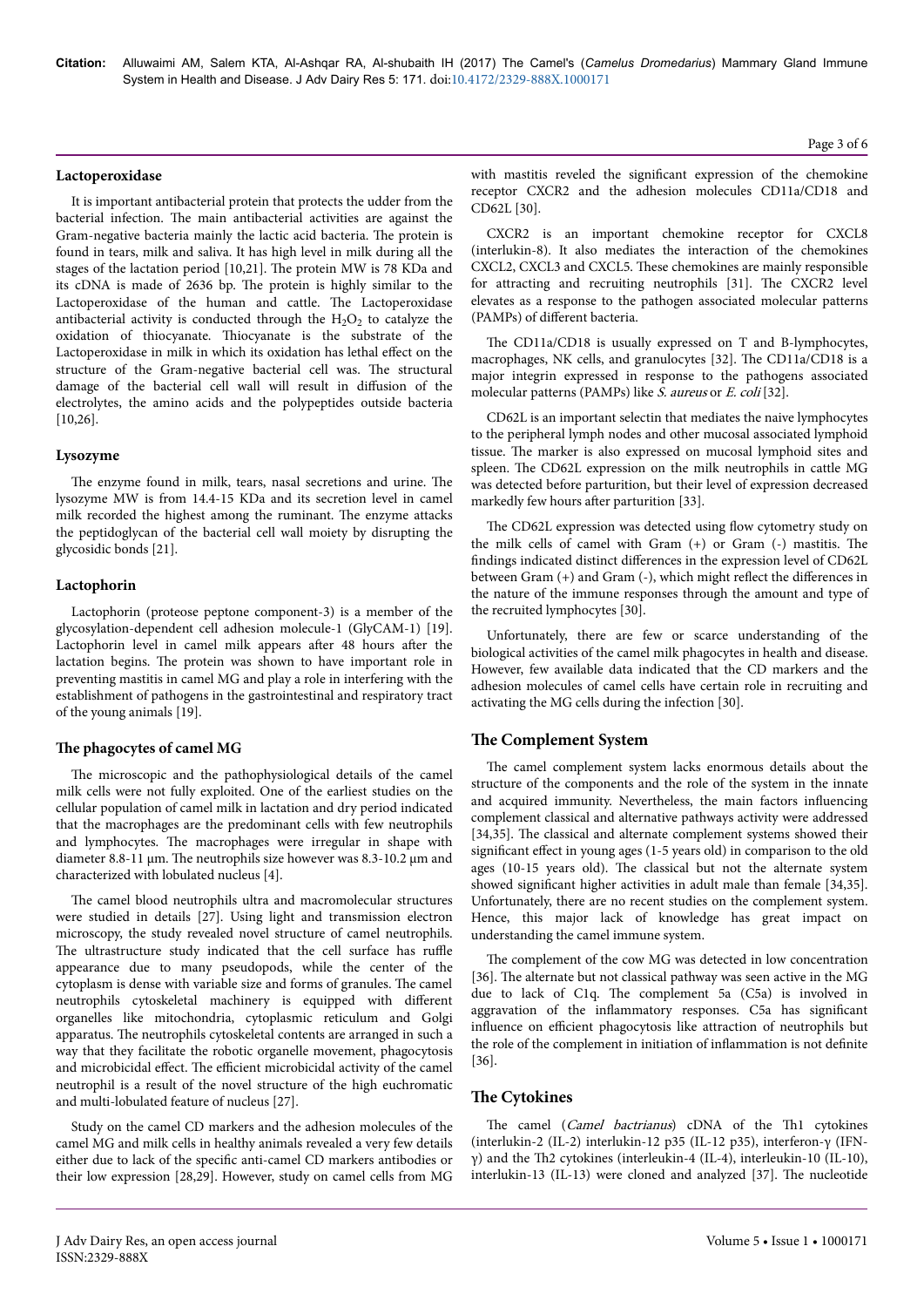sequence homology of the camel cytokines genes to the other mammalian cytokines, like pigs, horse, human and mouse ranged from 58-100%. Нe role of cytokines in the immune responses of MG was not addressed. However, the inflammatory cytokines were elevated in camel as result of infection or vaccination. Нe upregulation of the cytokines IL-6, IFN-γ, IL-10, interleukin-1α and β (IL-1α and β) and the TNF-α was detected with real time polymerase chain reaction (PCR) in camel vaccinated with strain 19 of Brucella abortus [38]. Нe increases in the level of the same cytokines were also detected in camel infected with Mycobacterium avium subspecies paratuberculosis (MAP) [39].

# **The Acquired Immunity of Camel MG**

# The structure and function of antibodies

Camel milk has three immunoglobulins (Ig) classes, IgG, IgA and IgM [10,21]. Нe IgG is made of three subclasses, IgG1, IgG2 and IgG3 in which IgG2 and IgG3 are made of only heavy chain while the IgG1 has the typical IgG structure. Нe MW of the purified IgG subclasses are, IgG1 50 KDs, IgG2 46 KDs and IgG3 43 KDs [10,21]. Нe subclasses IgG1 and IgG2 dominate the immunoglobulin content of colostrum with higher level of IgG1 (91.6%) [10,21]. Нe maternal transfer of IgG1 and the heavy chain antibodies to camel calf was documented within 24 hours of parturition [40]. Unfortunately, the role of the antibacterial IgG subclasses in immune responses to the pathogens involved in mastitis is not clear. However, the heavy chain antibodies were seen highly efficient competitive inhibitor in blocking the active site of certain enzymes [21]. In cow IgG and IgM are the major opsonic antibody classes in mastitis. However, IgM in the adult cow is the predominant opsonic antibody class. Нe Ig of cow MG also play major role as antitoxin and neutralizing factors [36].

# **The cellular immune responses**

The trivial body of information about the camel MG cells type and their responses is of great obstacle in drawing distinct picture of the cell-mediated responses. One of the major missing details is the cellular population of T-lymphocytes and their modulation during different stages of lactation. The available information has indicated possible changes in the cellular population during the mid and late lactation [28]. Нe immunohistochemical study of the camel MG and the related lymph nodes indicated that CD8<sup>+</sup> was distinctly expressed at mid lactation, while the Work Shop Cluster+1<sup>+</sup> (WC+1<sup>+</sup>) was highly expressed in the late lactation [28]. Нe domination of the CD8<sup>+</sup> Tlymphocytes during the mid-lactation was documented in the bovine MG [41]. It is well known that CD8+ cells act as T-cytotoxic cells, however their major function during the mid-lactation is not clear [42]. It was speculated that these cells could act as immunosuppressive cells during the periparturient period [43]. On the other hand, CD8<sup>+</sup> cells with γδ T-cell receptor (TCR) are considered potent source of IFN- $\gamma$  [42]. The expression of WC+1<sup>+</sup> strongly advocates the prevalence of the γδ T-cells that express  $WC+1^+$  coreceptor in the latelactation of the camel MG [28]. Furthermore, the domination of the Th1 CD4<sup>+</sup> T-lymphocytes in the late-lactation of bovine MG [41] was attributed to the predominance of the  $\gamma\delta$  T-cells due to the copious production of IFN-γ and high expression of IL-12 receptor (IL-12R) [44].

# The mucosal nature of the cellular trafficking to camel MG

Lymphocytes recirculation is either of peripheral or mucosal nature [45]. Kehrli and Harp (2001) have shown a difference in the lymphocytes recirculation from mucosal and peripheral tissue between the MG of the ruminant and other monogastric animals. It appears that ruminant cell trafficking pathway is not part of the common mucosal immune system as it was defined for the monogastrics.

The important adhesion molecules that drive the lymphocytes trafficking are mucosal addressin cell-adhesion molecule-1 (MAdCAM-1) and the Peyer's patches adhesion molecule-1 (LPAM-1). MAdCAM-1 expression was detected in the healthy MG tissues, while the LPAM-1 was detected on cells of normal and infected camel milk [28-30].

LPAM-1 is an integrin, which is constructed from subunits α4 and β7 and expressed on the lymphocytes, monocytes, eosinophils and basophils but not on neutrophils. LPAM-1 is the specific ligand of MAdCAM-1, which promotes the homing of leukocytes to mucosal tissue [46].

This selective expression of MAdCAM-1 in different tissues was seen the prime factors that mediate the specific migration of lymphocytes. For instance, the expressed MAdCAM-1 in mesenteric lymph node or peyer's patches has selective binding with L-selectin due to the specific glycosylation modification [47]. However, the MAdCAM-1 expression on the HEV around the MG lobules mediates the selective binding to LPAM-1 but not L-selectin [47]. However, it was demonstrated that bovine mammary tissues lack distinct expression of MAdCAM-1 due to very low MAdCAM-1 mRNA transcriptional activity [48].

Hence, the significant expression of LPAM-1 by normal milk cells and cells from infected camels and MAdCAM-1 expression in MG tissues and related lymph nodes most probably advocates the notion that the cell trafficking to the camel MG is of mucosal basis. Нe possible mucosal origin of the cellular trafficking in camel MG has fundamental impact on the approaches to study mastitis pathogenesis and vaccine application to different mastitis pathogens.

# The prospect of the research on the immune system of camel **MG**

Although, the rhythm of research on the immune system of the camel MG increased dramatically in the last decade, the research failed to establish distinct details of this system. Нis failure can be exploited partially by a simple survey to indicate the low scale of research in the camel MG immune system and the low numbers of in-depth research in camel MG.

The survey was conducted in form of a search in Google scholars and PubMed to compare the differences in numbers of research on the bovine and camel MG. Нe search in Google scholars has shown that the total research conducted on camel mastitis so far was 3470 publications while on bovine mastitis were 62800 publications. However the search output in PubMed was 27 and 7684 publications for camel and bovine, respectively. On the other hand, using the keywords "immune responses" and "camel MG" the search output was 3270 publications in Google scholar and 0 publication in PubMed. Replacing the key word "camel MG" with "bovine MG" the search results were 36800 publications in Google scholars and 91 publications in PubMed.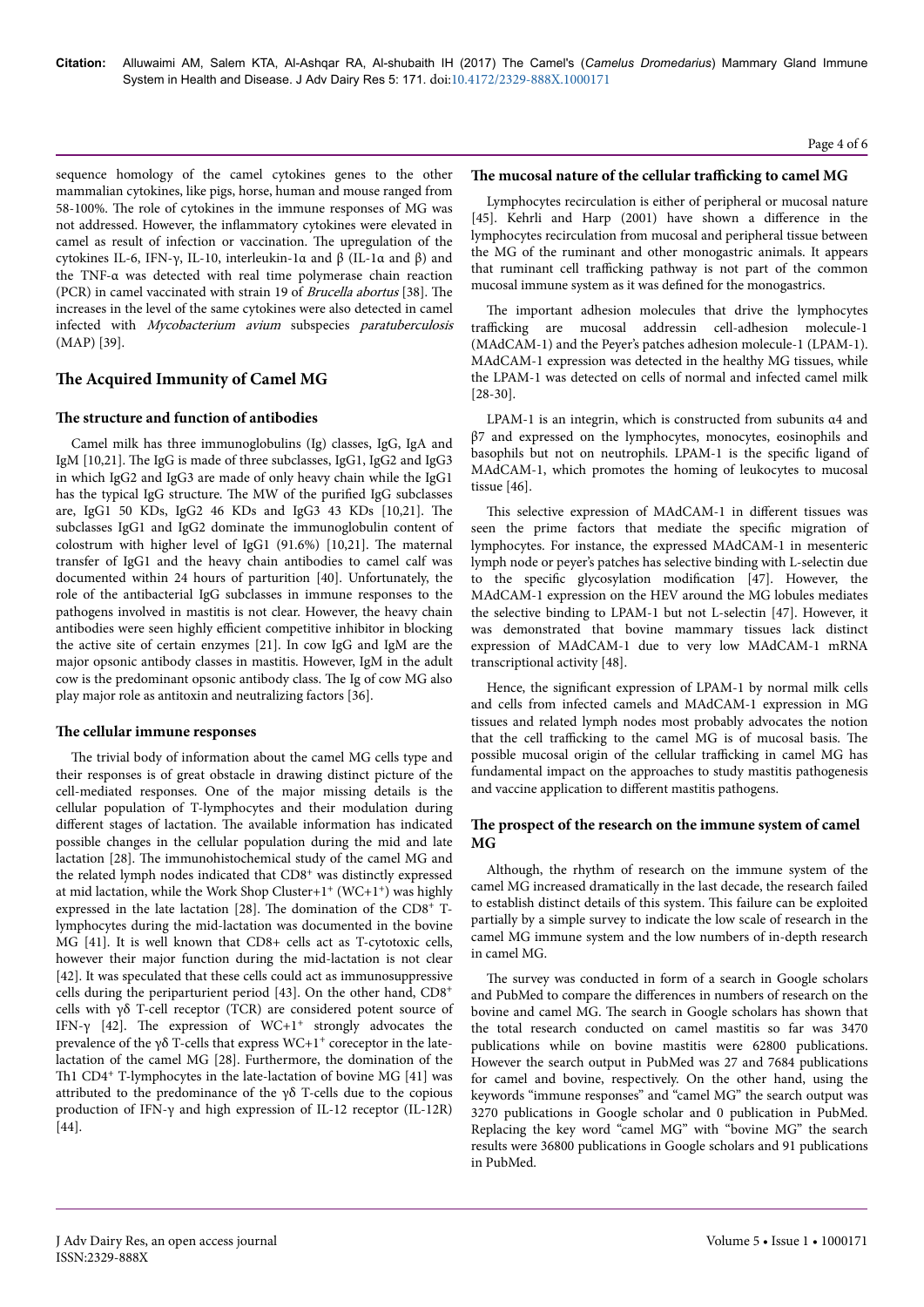Despite the acceptable level of publications on the camel mastitis and certain aspects of immune responses in camel MG, in depth research on the major issues of immune responses in camel MG in health and disease is daunting. Нe details of the cellular populations at different stages of lactation, the role of different T-lymphocytes in immune defences and the cooperation level of innate immunity with the tow arms of acquired immunity are decisive in comprehending the immune responses in camel MG. In addition, major lack in defining the phenotypes of CD4<sup>+</sup>and CD8<sup>+</sup>, and the existence of natural killer (NK) cells, the extent of the involvement of neutrophils, macrophages and dendritic cells in innate and acquired immunity are major obstacles that pave the way for designing effective vaccines and development of efficient welfare program to tackle the economic losses inflicted by mastitis.

Enhancing the research on the camel MG immune system is greatly dependent on certain executive measures. Нe below suggestions in the authors opinions could have certain influence on enhancing the research on camel MG, like:

- Developing groups of research that share expertise and knowledge.
- Encouraging the Funds that drive the research projects to fill the major gaps in understating the immune responses in camel MG.
- Camel scientific societies and camel research centres in particular and veterinary associations of countries that possess higher camel populations should embark in intensive scientific activities, like specialized conferences, databases, webinars and workshops for the smooth share of knowledge and to propagate the research interest among scientists.

# **Acknowledgment**

The financial and logistic support of the Deanship of scientific research of King Faisal University is acknowledged. King Abdul Aziz city of Science and Technology (KACST) supported part of this work.

# **Conflict of Interest**

The authors declare that they have no conflict of interest.

# **Authors Contribution**

The authors are active group of research interest of camel mammary gland immune system and they have produced several publications. In regard of this review, they were active in collecting the data and following the new publications in the field of camel immune system and camel mammary gland welfare.

# **Consent of Publication**

All the authors have agreed that it should be submitted to Journal-Advances in Dairy Research. No part of this paper had been published elsewhere.

# **References**

- 1. [Aljumaah RS, Almutairi FF, Ismail E, Alshaikh MA, Sami A, et al. \(2012\)](http://dx.doi.org/10.3923/javaa.2012.141.147) Effects [of production system, breed, parity and stage of lactation on milk](http://dx.doi.org/10.3923/javaa.2012.141.147) [composition of dromedary camels in Saudi Arabia. J Anim Vet Adv 11:](http://dx.doi.org/10.3923/javaa.2012.141.147) [141-147.](http://dx.doi.org/10.3923/javaa.2012.141.147)
- 2. [Statistics GA \(2015\) Detailed results of the Agriculture Census. Saudi](https://www.stats.gov.sa/en/1311) [Arabia 421-422.](https://www.stats.gov.sa/en/1311)
- 3. [Aljumaah RS, Almutairi FF, Ayadi M, Alshaikh MA, Aljumaah AM, et al.](https://doi.org/10.1007/s11250-011-9877-2) (2011) Factors influencing [the prevalence of subclinical mastitis in](https://doi.org/10.1007/s11250-011-9877-2) [lactating dromedary camels in Riyadh Region, Saudi Arabia. Trop Anim](https://doi.org/10.1007/s11250-011-9877-2) [Health Prod 43: 1605-1610.](https://doi.org/10.1007/s11250-011-9877-2)
- 4. [Abdallah H, Faye B \(2012\) Phenotypic](http://agritrop.cirad.fr/564014/1/document_564014.pdf) classification of Saudi Arabian [camel \(Camelus dromedarius\) by their body measurements. Emir J Food](http://agritrop.cirad.fr/564014/1/document_564014.pdf) [Agri 24: 272-280.](http://agritrop.cirad.fr/564014/1/document_564014.pdf)
- 5. [Osman DI, Ismail H\(1988\) Morphology of the camel udder. in Camel](http://www.worldcat.org/title/morphology-of-the-camel-udder/oclc/24765001) [Forum \(Sweden\), Nordiska Afrikainst.](http://www.worldcat.org/title/morphology-of-the-camel-udder/oclc/24765001)
- 6. Schwartz HJ, Dioli M (1992)The [one-humped camel \(Camelus](https://www.researchgate.net/publication/251231251_The_One-Humped_Camel_in_Eastern_Africa_A_pictorial_guide_to_diseases_health_care_and_management) [dromedarius\) in eastern Africa. A pictorial guide to diseases, health care](https://www.researchgate.net/publication/251231251_The_One-Humped_Camel_in_Eastern_Africa_A_pictorial_guide_to_diseases_health_care_and_management) [and management. Verlag Josef Margraf.](https://www.researchgate.net/publication/251231251_The_One-Humped_Camel_in_Eastern_Africa_A_pictorial_guide_to_diseases_health_care_and_management)
- 7. [Bekele T, Lundeheim N, Dahlborn K \(2011\) Milk production and feeding](https://doi.org/10.3168/jds.2010-3654) [behavior in the camel \(Camelus dromedarius\) during 4 watering](https://doi.org/10.3168/jds.2010-3654) [regimens. J Dairy Sci 94: 1310-1317.](https://doi.org/10.3168/jds.2010-3654)
- 8. [Breulmann M, Böer B, Wernery U, Wernery R, Shaer HE, et al. \(2007\)](http://unesdoc.unesco.org/Ulis/cgi-bin/ulis.pl?catno=224033&set=534E5F56_2_0&gp=0&lin=1&ll=s) The [camel, from tradition to modern times.](http://unesdoc.unesco.org/Ulis/cgi-bin/ulis.pl?catno=224033&set=534E5F56_2_0&gp=0&lin=1&ll=s) The United Nations Educational, Scientific [and Cultural Organization](http://unesdoc.unesco.org/Ulis/cgi-bin/ulis.pl?catno=224033&set=534E5F56_2_0&gp=0&lin=1&ll=s) Office, Doha.
- 9. [Brezovečki A, Čagalj M, Dermit ZF, Mikulec N, Ljoljić DB, et al. \(2015\)](https://www.google.co.in/url?sa=t&rct=j&q=&esrc=s&source=web&cd=1&ved=0ahUKEwjn9veMsOXSAhUPSo8KHTBfAMMQFggbMAA&url=http%3A%2F%2Fhrcak.srce.hr%2Ffile%2F203026&usg=AFQjCNF-6z8LVWkjjcWco3KubOedsKUcJQ) [Camel milk and milk products. Mljekarstvo/Dairy 65.](https://www.google.co.in/url?sa=t&rct=j&q=&esrc=s&source=web&cd=1&ved=0ahUKEwjn9veMsOXSAhUPSo8KHTBfAMMQFggbMAA&url=http%3A%2F%2Fhrcak.srce.hr%2Ffile%2F203026&usg=AFQjCNF-6z8LVWkjjcWco3KubOedsKUcJQ)
- 10. [El-Agamy E \(2006\) Camel milk, in Handbook of milk of non-bovine](http://as.wiley.com/WileyCDA/WileyTitle/productCd-0813820510.html) [mammals. In: Park YW, Haenlein GFW \(Ed.\) Blackwell Publishing:](http://as.wiley.com/WileyCDA/WileyTitle/productCd-0813820510.html) [Ames, Iowa USA Pp: 297-344.](http://as.wiley.com/WileyCDA/WileyTitle/productCd-0813820510.html)
- 11. [Aljumaah RS, Samara EM, Ayadi M \(2012\)](http://www.tandfonline.com/action/showCitFormats?doi=10.4081/ijas.2012.e73) Influence of introducing [machine milking on biothermal parameters of lactating camels \(Camelus](http://www.tandfonline.com/action/showCitFormats?doi=10.4081/ijas.2012.e73) [dromedarius\). J Anim Sci 11: e73.](http://www.tandfonline.com/action/showCitFormats?doi=10.4081/ijas.2012.e73)
- 12. [Faye B, Madani H, El-Rouili SA \(2014\) Camel milk value chain in](http://publications.cirad.fr/une_notice.php?dk=572463) [Northern Saudi Arabia. Emirates J Food Agri 26: 359.](http://publications.cirad.fr/une_notice.php?dk=572463)
- 13. [Mehaia MA, Hablas MA, Abdel-Rahman KM, El-Mougy SA \(1995\) Milk](http://dx.doi.org/10.1016/0308-8146(94)P4189-M) [composition of Majaheim, Wadah and Hamra camels in Saudi Arabia.](http://dx.doi.org/10.1016/0308-8146(94)P4189-M) [Food Chem 52: 115-122.](http://dx.doi.org/10.1016/0308-8146(94)P4189-M)
- 14. [Sordillo LM, Streicher KL \(2002\) Mammary gland immunity and mastitis](http://dx.doi.org/10.1023/A:1020347818725) [susceptibility. J Mammary Gland Biol Neoplasia 7: 135-146.](http://dx.doi.org/10.1023/A:1020347818725)
- 15. [Seifu E, Tafesse B \(2010\) Prevalence and etiology of mastitis in](http://dx.doi.org/10.4314/evj.v14i2.63887) [traditionally managed camels \(Camelus dromedarius\) in selected pastoral](http://dx.doi.org/10.4314/evj.v14i2.63887) [areas in eastern Ethiopia. Ethiopian Veterinary J 14: 103-114.](http://dx.doi.org/10.4314/evj.v14i2.63887)
- 16. [Barbour EK, Nabbut NH, Frerichs WM, Al-Nakhli HM, Al-Mukayel AA](https://www.ncbi.nlm.nih.gov/pubmed/4060241) [\(1985\) Mastitis inCamelus dromedarius in Saudi Arabia. Trop Anim](https://www.ncbi.nlm.nih.gov/pubmed/4060241) [Health Prod 17: 173-179.](https://www.ncbi.nlm.nih.gov/pubmed/4060241)
- 17. Rao MB, Gupta RC, Dastur NN (1970) Camels' milk and milk products. Indian J Dairy Sci 23: 71-78.
- 18. [Mihic T, Rainkie D, Wilby K, Pawluk S \(2016\)](http://dx.doi.org/10.1177/2156587216658846) The Therapeutic Effects of [Camel Milk: A Systematic Review of Animal and Human Trials. J Evid](http://dx.doi.org/10.1177/2156587216658846) [Based Complementary Altern Med 21: NP110-NP126.](http://dx.doi.org/10.1177/2156587216658846)
- 19. [Halima EH, Girardet JM, Gaillard JL, Attia H \(2007\) Characterisation of](http://dx.doi.org/10.1016/j.smallrumres.2006.04.001) [whey proteins of camel Camelus dromedarius milk and colostrum. Small](http://dx.doi.org/10.1016/j.smallrumres.2006.04.001) [Rum Res 70: 267-271.](http://dx.doi.org/10.1016/j.smallrumres.2006.04.001)
- 20. [Sharma P, Dube D, Singh A, Mishra B, Singh N, et al. \(2011\) Structural](http://dx.doi.org/10.1074/jbc.M111.228163) [basis of recognition of pathogen-associated molecular patterns and](http://dx.doi.org/10.1074/jbc.M111.228163) inhibition of proinflammatory [cytokines by camel peptidoglycan](http://dx.doi.org/10.1074/jbc.M111.228163) [recognition protein. J Biol Chem 286: 16208-16217.](http://dx.doi.org/10.1074/jbc.M111.228163)
- 21. [El-Agamy ES \(2009\) In: Bioactive components of in camel milk, in](http://as.wiley.com/WileyCDA/WileyTitle/productCd-0813819822.html) [Bioactive componets in milk and dairy prodcuts Park YW \(Ed.\). Wiley](http://as.wiley.com/WileyCDA/WileyTitle/productCd-0813819822.html) [Blackwell Ames, Iowa, USA pp: 159-194.](http://as.wiley.com/WileyCDA/WileyTitle/productCd-0813819822.html)
- 22. [van der Strate BW, Beljaars L, Molema G, Harmsen MC, Meijer DK](http://dx.doi.org/10.1016/S0166-3542(01)00195-4) [\(2001\)Antiviral activities of lactoferrin. Antiviral Res 52: 225-239.](http://dx.doi.org/10.1016/S0166-3542(01)00195-4)
- 23. Madany RM (2009) Inhibition effect [of camel milk immune proteins](http://www.tsijournals.com/articles/inhibition-effect-of-camel-milk-immune-proteins-against-some-mastitiscausing-bacteria.pdf) [against some mastitis-causing bacteria. BTAIJ 3: 30-34.](http://www.tsijournals.com/articles/inhibition-effect-of-camel-milk-immune-proteins-against-some-mastitiscausing-bacteria.pdf)
- 24. [Berlutti F, Pantanella F, Natalizi T, Frioni A, Paesano R, et al. \(2011\)](https://doi.org/10.3390/molecules16086992) [Antiviral properties of lactoferrin--a natural immunity molecule.](https://doi.org/10.3390/molecules16086992) [Molecules 16: 6992-7018.](https://doi.org/10.3390/molecules16086992)
- 25. [El-Fakharany EM, Tabll A, ElWahab AA, Haroun BM, Redwan EM](https://www.researchgate.net/publication/26541853_Potential_Activity_of_Camel_Milk-Amylase_and_Lactoferrin_against_Hepatitis_C_Virus_Infectivity_in_HepG2_and_Lymphocytes) [\(2008\) Potential activity of camel milk-amylase and lactoferrin against](https://www.researchgate.net/publication/26541853_Potential_Activity_of_Camel_Milk-Amylase_and_Lactoferrin_against_Hepatitis_C_Virus_Infectivity_in_HepG2_and_Lymphocytes) [hepatitis C virus infectivity in HepG2 and lymphocytes. Hepatitis](https://www.researchgate.net/publication/26541853_Potential_Activity_of_Camel_Milk-Amylase_and_Lactoferrin_against_Hepatitis_C_Virus_Infectivity_in_HepG2_and_Lymphocytes) [Monthly 8: 101-109.](https://www.researchgate.net/publication/26541853_Potential_Activity_of_Camel_Milk-Amylase_and_Lactoferrin_against_Hepatitis_C_Virus_Infectivity_in_HepG2_and_Lymphocytes)